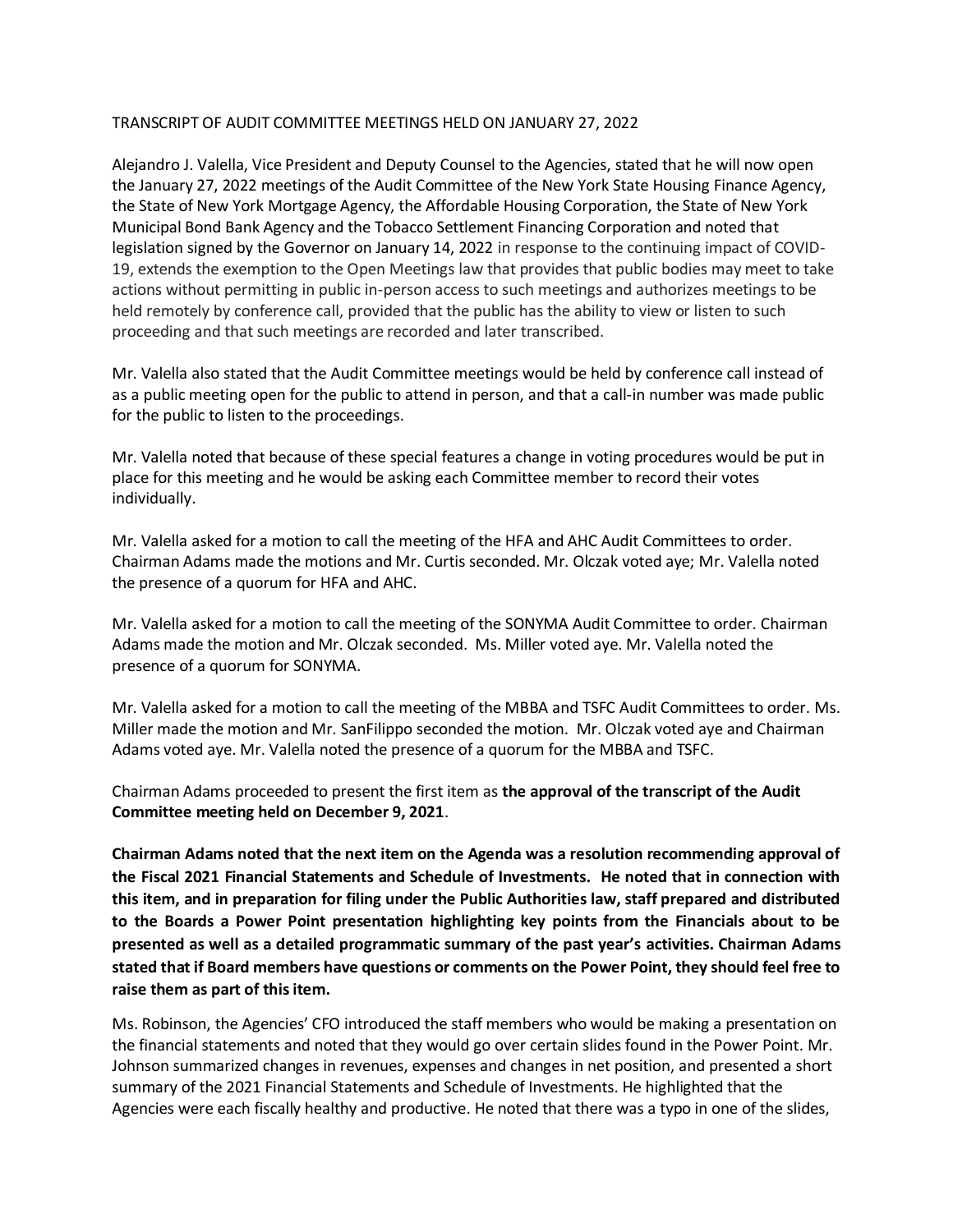and that SONYMA's net position during this fiscal year increased by \$27 million, not the \$15 million noted on the slide.

Chairman Adams noted that a \$15 million typo, to the effect that the position was \$15 million to the better, was a good typo.

Mr. Johnson summarized the slides on net position and activity during the last fiscal year, emphasizing that the HFA decrease in net position was caused by the decrease in bonding activities and concomitant fee collections, caused primarily by a drop in issuances due to the COVID situation. He noted that MBBA and TSFC remained as in recent years: TSFC no longer has bonds outstanding and for the time being serves as collector of the tobacco settlement payments due to New York State as part of the Master Settlement Agreement with the tobacco companies. Those funds come into TSFC yearly and are set aside for distribution to New York State per DOB instructions. MBBA did not issue any bonds during the period and collects funds to pay its outstanding bonds and its administrative fees.

The presentation was followed by a detailed presentation from representatives of Ernst & Young on the results of the audit. They noted that they were delivering a clean opinion, with no exceptions, that they had received excellent cooperation from staff, particularly from the Accounting department. They noted that the audit was accomplished in a completely "virtual" manner, due to the Pandemic, and that Ernst & Young was highly appreciative of the Agencies' staff.

Chairman Adams thanked Ms. Robinson's staff, as well as the auditors for completion of the audit under these trying conditions.

Ms. Robinson thanked her staff for the work during trying times. She added that this would be her last yearly audit at the Agencies, as she was retiring in the upcoming months. She noted that the fiscal constraints surrounding how much our Agencies can pay qualified job candidates had exacerbated the personnel constraints caused by the need to fill six Accountant positions and were a source of deep frustration to her. She felt she could no longer continue working under such constraints and urged the Board to work to resolve those issues. She thanked her staff, particularly her Deputy Mr. Johnson and urged that he be appointed her successor as CFO. Mr. Johnson thanked Ms. Robinson for her unwavering support and faith in his abilities. Chairman Adams thanked Ms. Robinson for her work at the Agencies and at ESD where she served as CFO during Chairman Adams tenure there. He wished her the best and noted she would be missed.

Mr. Valella asked Ernst & Young to address one point in their presentation. He noted that the presentation stated that there had been not findings "as of this time" and stated that this is not how previous presentations read. He asked about the difference. The representative from Ernst & Young noted that staff was still in the process of finishing the audit and expected to provide an opinion with no findings. She noted that this page would be updated to note that fact.

Mr. Valella moved for adoption of the resolution transmitted in connection therewith. Considering the first and second motions previously entered for the HFA, SONYMA, MBBA and TSFC Committees, Mr. Valella asked all Committee members voting to approve to signify by saying aye. The motions were carried, and the resolution adopted unanimously.

Chairman Adams noted that the next item was an HFA Consent Item with no discussion unless Committee members so request: